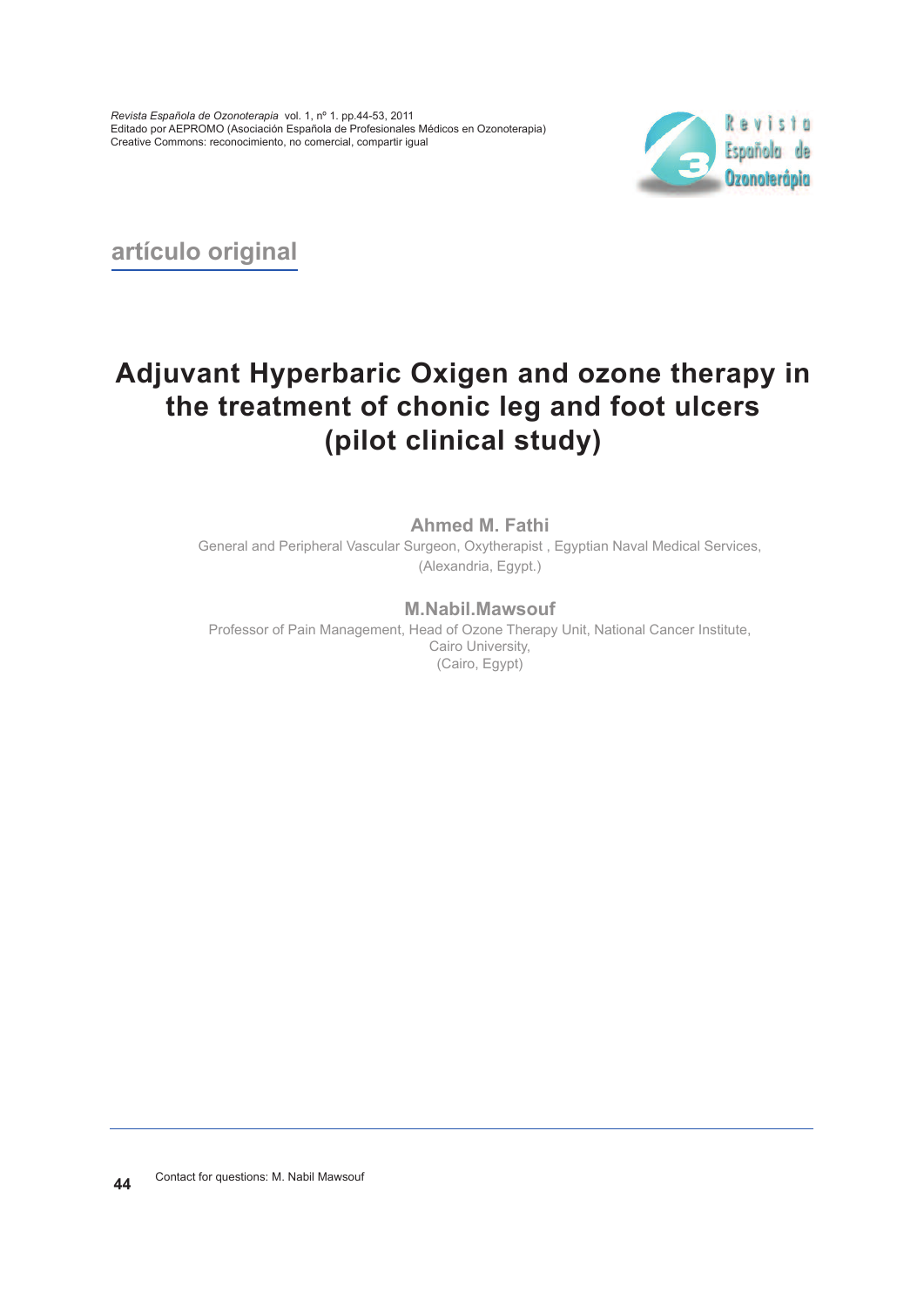# Keywords

*Hyperbaric oxygen therapy Ozone therapy Leg ulcers Foot ulcers*

Abstract

*This pilot study describes the clinical effects of Adjunctive Hyperbaric Oxygen Therapy (HBOT) and Ozone Therapy in the treatment of chronic ulcers most of which did not respond to standard wound care and conventional methods of therapy and the patients were threatened by amputation. HBO and Ozone Therapy increased the healing rate of these ulcers, and avoided amputation. Adjuvant HBO and Ozone Therapy showed effective adjunctive therapy and we recommend <sup>a</sup> Randomized Controlled Trial to prove that effect.*

**Sugerencia sobre cómo citar este artículo:** Ahmed M. Fathi, M.Nabil.Mawsouf(2011). Adjuvant Hyperbaric Oxigen and ozone therapy in the treatment of chonic leg and foot ulcers. *Revista Española de Ozonoterapia*. Vol.1, nº 1, pp. 44-53.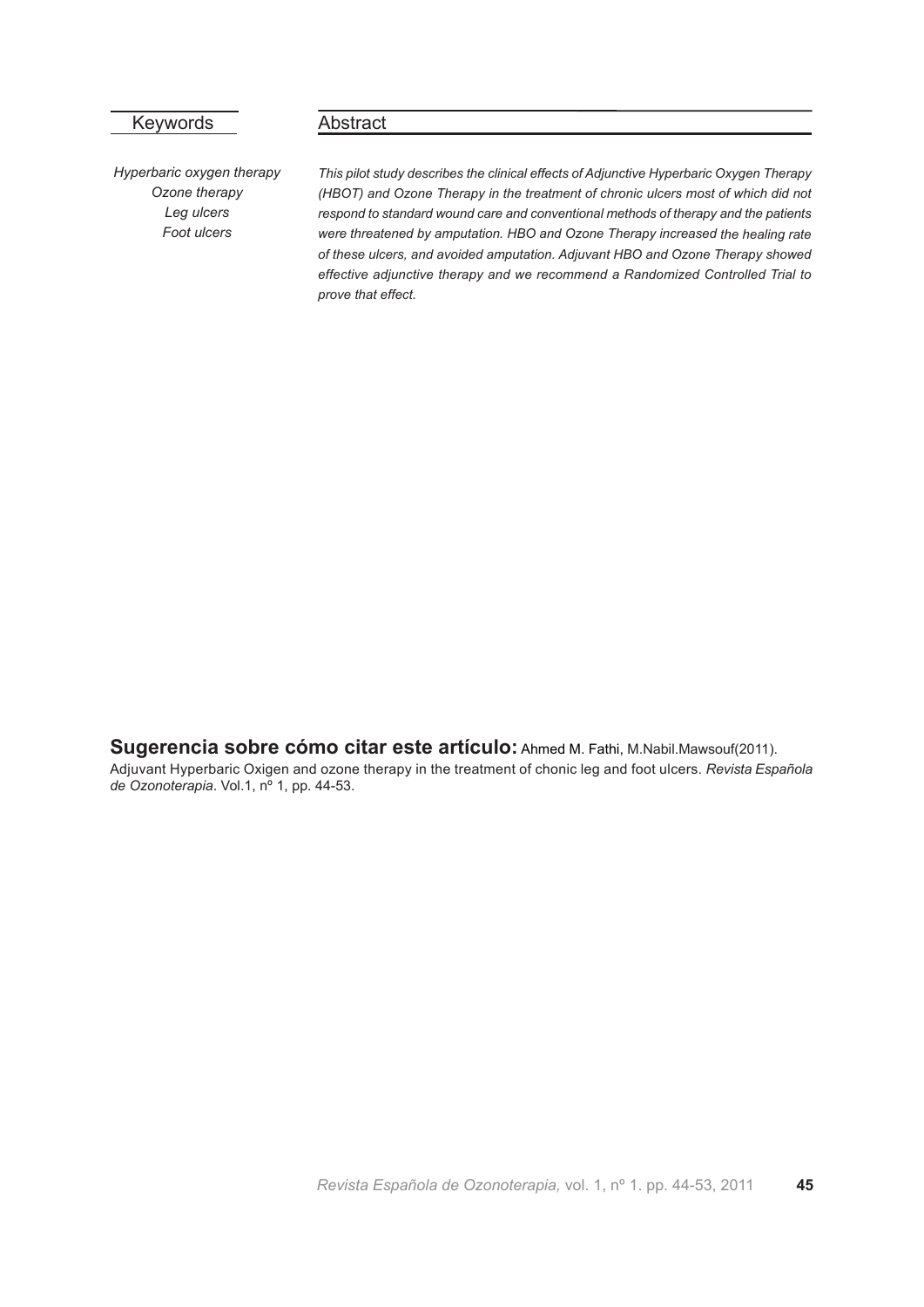# **Introduction**

Leg ulcers are a common problem thought to affect about 1% of the population at some point in their lives and about 1.5 per 1000 people at any one time. Leg ulcers are more common in women than men, and the prevalence increases with age. Venous disease is present in the majority of cases; peripheral vascular disease may coexist or may be the main cause of an ulcer. Other disease processes may also be involved, such as diabetes or rheumatoid disease. Leg ulceration is chronic, and an ulcer may be present for months or years without healing. After healing, recurrence rates are high. There are many approaches to management, with large variations in practice at local and international levels. (1)

Hyperbaric Medicine is the fascinating use of barometric pressure for delivering increased oxygen dissolved in plasma to body tissues. Hyperbaric oxygen therapy (HBOT) is a form of treatment in which a patient breathes 100% oxygen at higher than normal atmospheric pressure that is greater than 1 atmosphere absolute (ATA). Therapy is given in special therapeutic chambers, which were earlier used primarily to treat illnesses of deep sea divers. (2, 3, 4)

Ozone (O3) is a strong antioxidant.<sup>(5)</sup> Ozone can exert protective effects by oxidative preconditioning, stimulating and/or preserving the endogenous antioxidant systems and by blocking the xanthine / xanthine oxidase pathway for reactive oxygen species generation, as demonstrated in studies of the damage induced by carbotetrachloride (CCL4) or by hepatic and renal ischemia-reperfusion. (6, 7, 8, 9)

Ozone has been used with good results in the treatment of patients with diabetic foot, because of its germicidal properties and its influence on the processes of oxygen metabolism, and other effects. (10)

## **Aim of the Work**

The present pilot study aims to clinically evaluate the effectiveness of two different modalities of Oxy-Therapy; Hyperbaric Oxygen and Ozone Therapy in the treatment of chronic ulcers.

#### **Patients and Methods**

#### **Patients:**

This pilot study represents experience in the management of 15 cases, who had clinically diagnosed leg or foot ulcer, treated throughout the period between 2007 and 2008.

Patients were grouped into three different groups according to the severity of the case and treatment modality; Hyperbaric Oxygen Therapy; 5 patients; Ozone Therapy; 5 patients; and Combined Modality Therapy, 5 patients

#### **Methods:**

Diagnosis/Assessment; medical history, physical examination, ulcer examination, clinical investigations, ankle brachial pressure index (ABPI), investigations to exclude other causes, wound measurement, identifying hard-to-heal ulcers.

Management of wounds: the general rules to treat wounds include the accurate diagnosis and classification of the Wound, the vascular Status (ABPI), good control of blood glucose, correction of underlying cause, correction of malnutrition, treatment of Infection, debridement: of necrotic tissue and underlying osteomyelitis, obliteration of dead space as a result of debridement, .off-loading, wound care, and finally adjuvant therapy (11).

Hyperbaric Oxygen Therapy: Following the protocol adapted by Jain KK <sup>(12)</sup>, sessions was done in the Multiplace Baramed 6/2/6 Hyperbaric Chambers, ETC Inc., USA. Oxygen was inhaled from a helmet or a mask at a pressure of: 2- 2.5 ATA (atmospheric pressure, equals 10 - 15 meters under Sea Surface).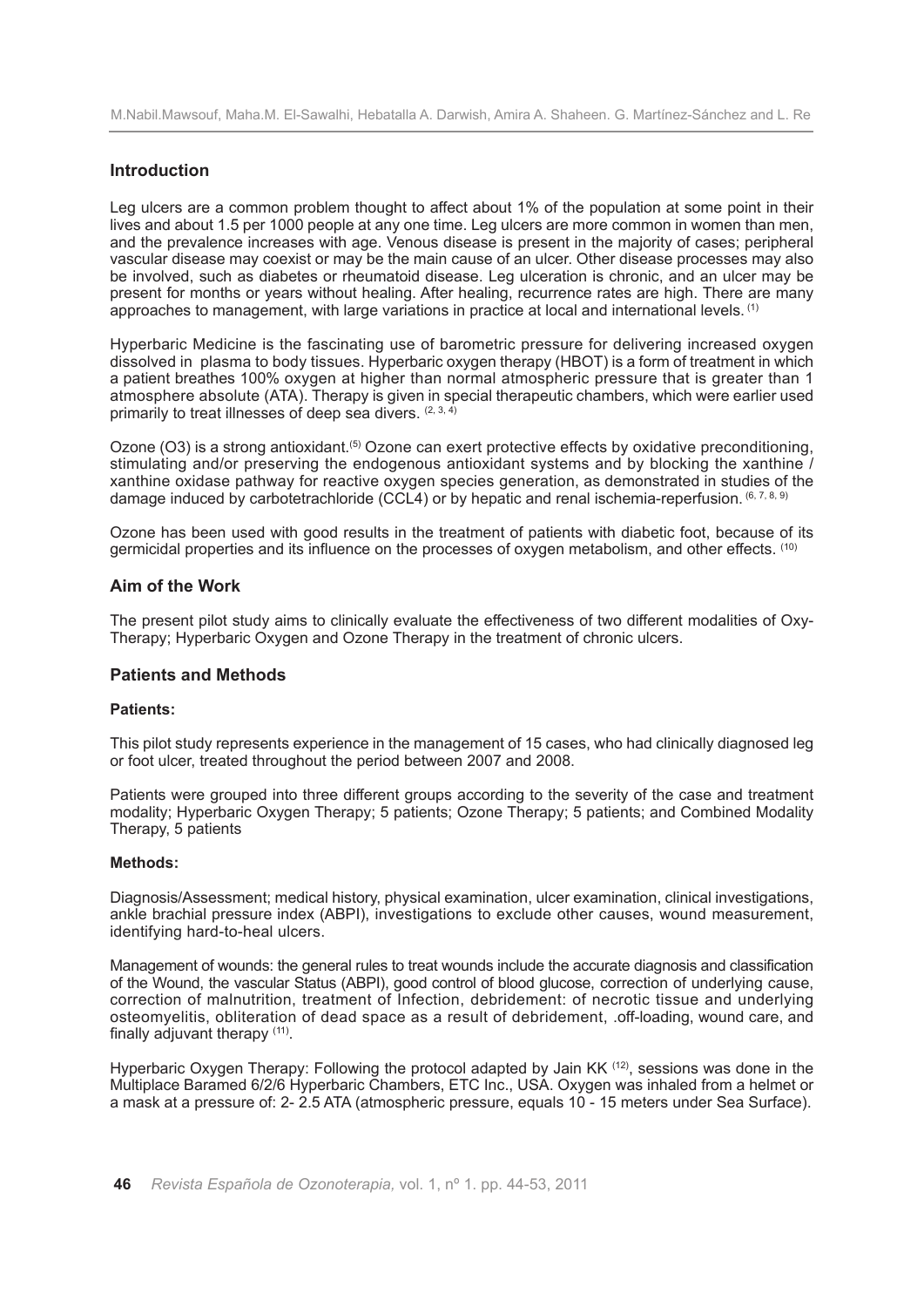Sessions were initially done on daily basis (6 sessions/ week). Intermittent, each session will be 90- 120 minutes, with rest every 20 sessions. The first clinical evaluation was done after 5 sessions.

Ozone Therapy: Following the protocol adapted by Renate Viebahn-Hänsler (2007) (13) , patients to be treated daily with ozone (generated by an ozone generator, Ozonosan Alpha 1, Germany), by rectal insufflation as systemic therapy (with an ozone concentration up to 35 µg), and local treatment by covering the lesion by a plastic bag, filled with ozone at a concentration of 60 µg, decreased up to 20). The first clinical evaluation was done after 5 sessions. With improvement, the frequency of sessions was decreased gradually.

Combined: The combined modality was achieved by systemic HBOT and Local O3 as described above. For local treatment; Standard wound care, topical application of ozonated olive oil and wound dressing.

#### **Results**

Ten patients (66.7%) had type 2 diabetes mellitus of them 8 (53.3%) were IDDM. The mean age was  $53.3 \pm 9.86$  years (37- 68 years). The sex distribution was 10 males (66.7%) and 5 females (33.3%), with a ratio of 2:1. In addition, 10 patients (66.7%) were threatened by amputation. The main data of the studied patients is shown in table 1.

| Modality | Age | Sex    | Diabetes                                    | Diagnosis                          | Threat of<br>Amputation |
|----------|-----|--------|---------------------------------------------|------------------------------------|-------------------------|
| HBOT     |     |        |                                             |                                    |                         |
| Case 1   | 66  | Male   | DDM                                         | Rt Arterial Leg Ulcer              | Yes                     |
| Case 2   | 52  | Female | $\overline{\mathbb{D}\mathbb{D}\mathbb{M}}$ | Lt Neuropathic Foot Ulcer          | Yes                     |
| Case 3   | 38  | Male   | No DM                                       | Lt Recurrent Venous Ulcer          | N0                      |
| Case 4   | 50  | Female | DDM                                         | Rt Neuropathic Foot Ulcer          | Yes                     |
| Case 5   | 46  | Male   | No DM                                       | Lt Venous Ulcer                    | No                      |
| О,       |     |        |                                             |                                    |                         |
| Case 1   | 65. | Male   | DDM                                         | Rt Neuropathic Foot Ulcer-Diabetic | Yes                     |
|          |     |        |                                             | gangrene                           |                         |
| Case 2   | 55  | Male   | IDDM                                        | Rt Neuropathic Foot Ulcer          | Yes                     |
| Case 3   | 37  | Male   | No DM                                       | Lt Recurrent Venous Ulcer          | $\overline{\text{No}}$  |
| Case 4   | 54  | Male   | No DM                                       | Bilateral Venous-Traumatic Ulcers  | $\mathbb{N}^{\circ}$    |
| Case 5   | 60  | Female | <b>NIDDM</b>                                | Rt Neuropathic Foot Ulcer          | $\mathbb{N}^{\circ}$    |
| HBOT-    |     |        |                                             |                                    |                         |
| О.       |     |        |                                             |                                    |                         |
| Case 1   | 62  | Male   | DDM                                         | Neuropathic Foot Ulcer-Diabetic    | Yes                     |
|          |     |        |                                             | gangrene                           |                         |
| Case 2   | 41  | Male   | $\overline{\text{No DM}}$                   | Bilateral Venous-Traumatic Ulcers  | <b>Yes</b>              |
| Case 3   | 55  | Female | DDM                                         | Lt Arterial Ulcer Heel             | <b>Yes</b>              |
| Case 4   | 68  | Male   | NIDDM                                       | Lt Arterial Ulcer Heel             | Yes                     |
| Case 5   | 51  | Female | $\overline{\mathbb{D}\mathbb{D}\mathbb{M}}$ | Neuropathic Foot Ulcer-Diabetic    | Yes                     |
|          |     |        |                                             | gangrene                           |                         |

#### *Table (1): Clinical Data of the Studied Patients*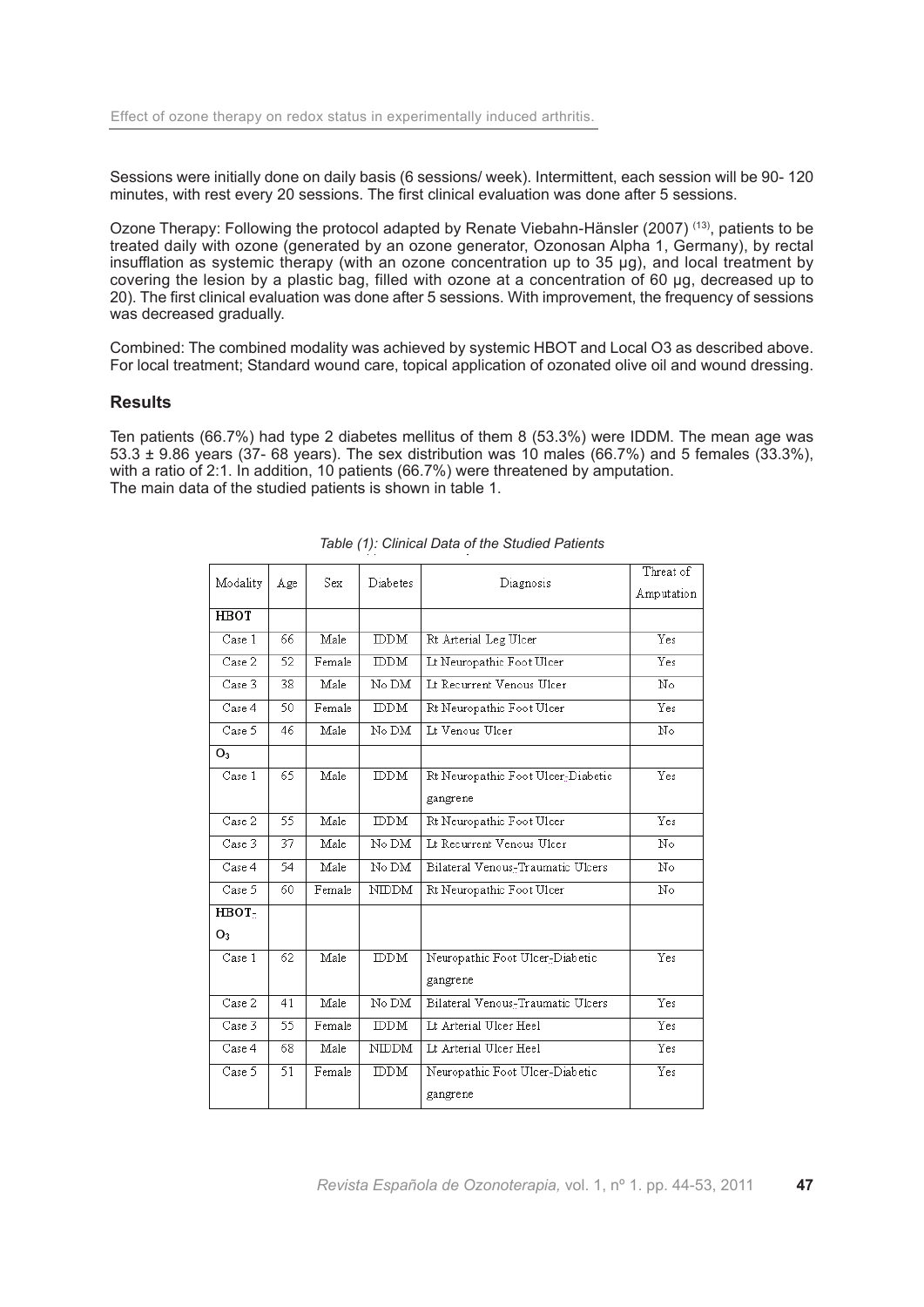#### Outcome

Successful results were achieved in 11 (73.3%) out of the studied 15 patients. The most effective modalities were combined modality 4 out of 5 (80%), the ozone therapy 4 out of 5 (80%), the HBOT 3 out of 5 (60%). Considering the severity of cases, combined modality was the most effective but with more selection of cases which suffered more from ischemia, infection and/or edema. Ozone therapy was very effective, easier to apply with less complication and higher patient compliance.

A striking feature was that out of the 10 patients threatened by amputation, seven (70%) patients had their limbs saved.

Clinical case treated with HBOT:

Male, 38 yrs, smoker not diabetic. complaining of recurrent left leg ulcer since 1 month provoked by Trauma, then infected wound, gradually increased in size. Similar ulcer developed in the same place since 10 years and lasted for 3 Years. (Figure 1)



Clinical case treated with ozone therapy:

A 65 years male IDDM patient was diagnosed as Rt diabetic foot gangrene; Wagner 4 classification. The main problem was diabetic foot, Infection and neuropathy. He was recommended for Right below knee amputation. He was unfit for HBOT because of his heart problem. He received ozone therapy daily (Topical 80→60 µg/ml) and rectal insufflation 15 – 35 µ/ml 250 – 300 ml for 5 days followed by surgical debridement. Ozone therapy continued 3 sessions / week for seven weeks then twice / week for four weeks and finally once / week for 12 weeks. This was followed by using ozonated olive oil only. The maximum concentration for rectal insufflation was 35 µ/ml and the volume was 300 ml. Topical ozone concentration dropped gradually from 80 µ/ml till 20 µ/ml. (Figures 2, 3)



**48** *Revista Española de Ozonoterapia,* vol. 1, nº 1. pp. 44-53, 2011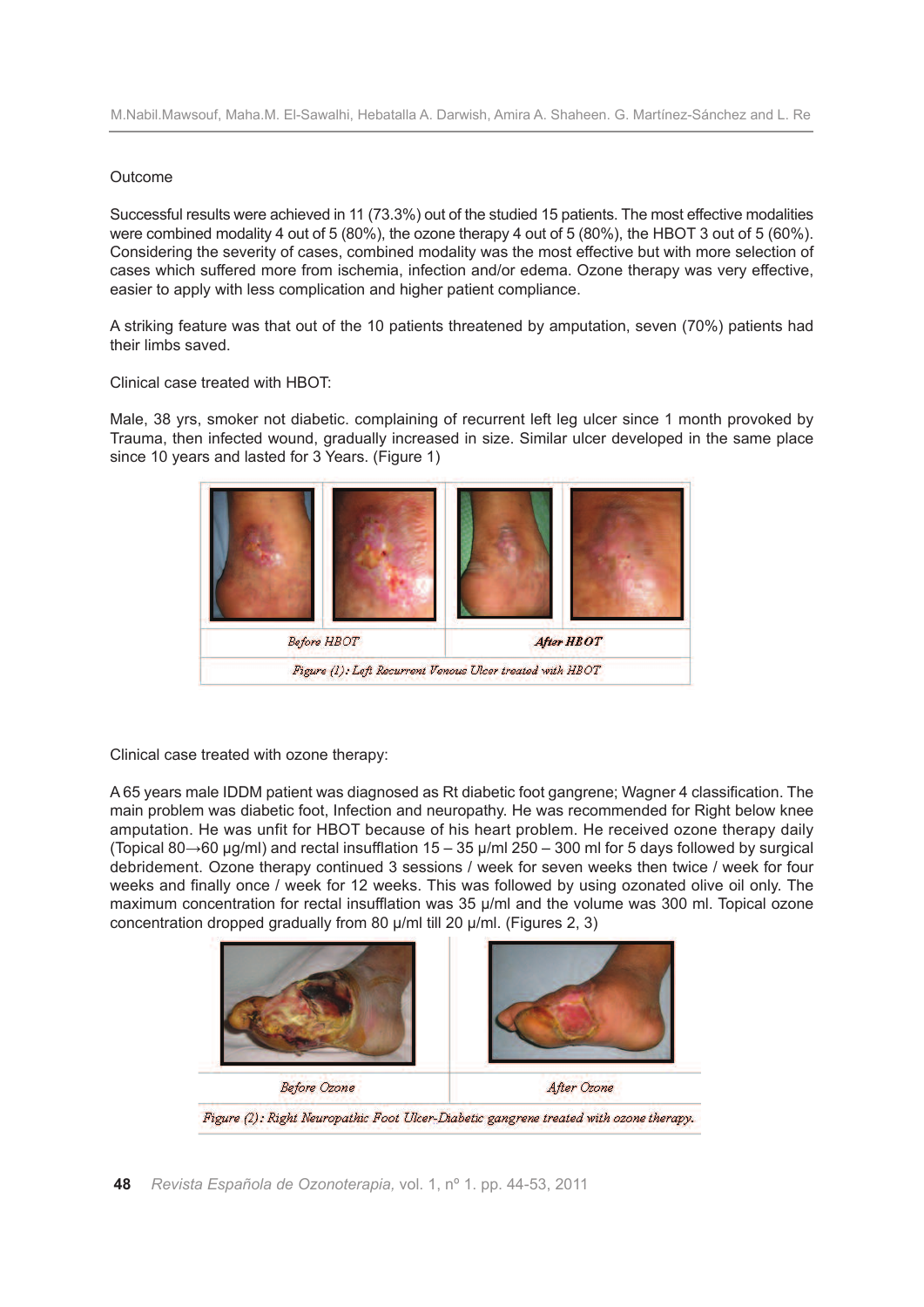Effect of ozone therapy on redox status in experimentally induced arthritis.



Figure (3): Same case other view.

Clinical cases treated with combined HBOT and ozone therapy:

A 55 years female patient with uncontrolled IDDM and ulcer of the left heel. She was suffering from pains of the left leg and foot. She passed serial debridements and unfit for re-vascularization. She was planned for below knee amputation. There was complete occlusion of tibialis posterior artery and occluded segments of tibialis anterior and superficial safenous arteries. There was left leg ischemia (ABPI 0.65), severe diabetic foot infection, gangrenous arterial Ulcer of the Heel. The surgical decision was to control diabetes, ischemia, and infection. This to be followed by debridement, grafting (plastic surgery) and proper foot wear. The oxy-therapy protocol was to start with HBOT till control of ischemia and infection by 20 sessions daily; 6 days / week. This is to be followed by topical ozone three sessions / week (60 µg/ml) till wound is clean; then three sessions / week (40→20 µg/ml) to promote healing. The total therapy was 23 sessions HBOT and 37 sessions topical ozone in a four month period. (Figure 4)



Another case of 68 years male, NIDDM, smoker with severe pains of the left leg and foot. He suffered from intermittent claudications and was unfit for revascularization. There was a pressure ulcer of the left heel and left superficial safenous artery occlusion. (Figure 5)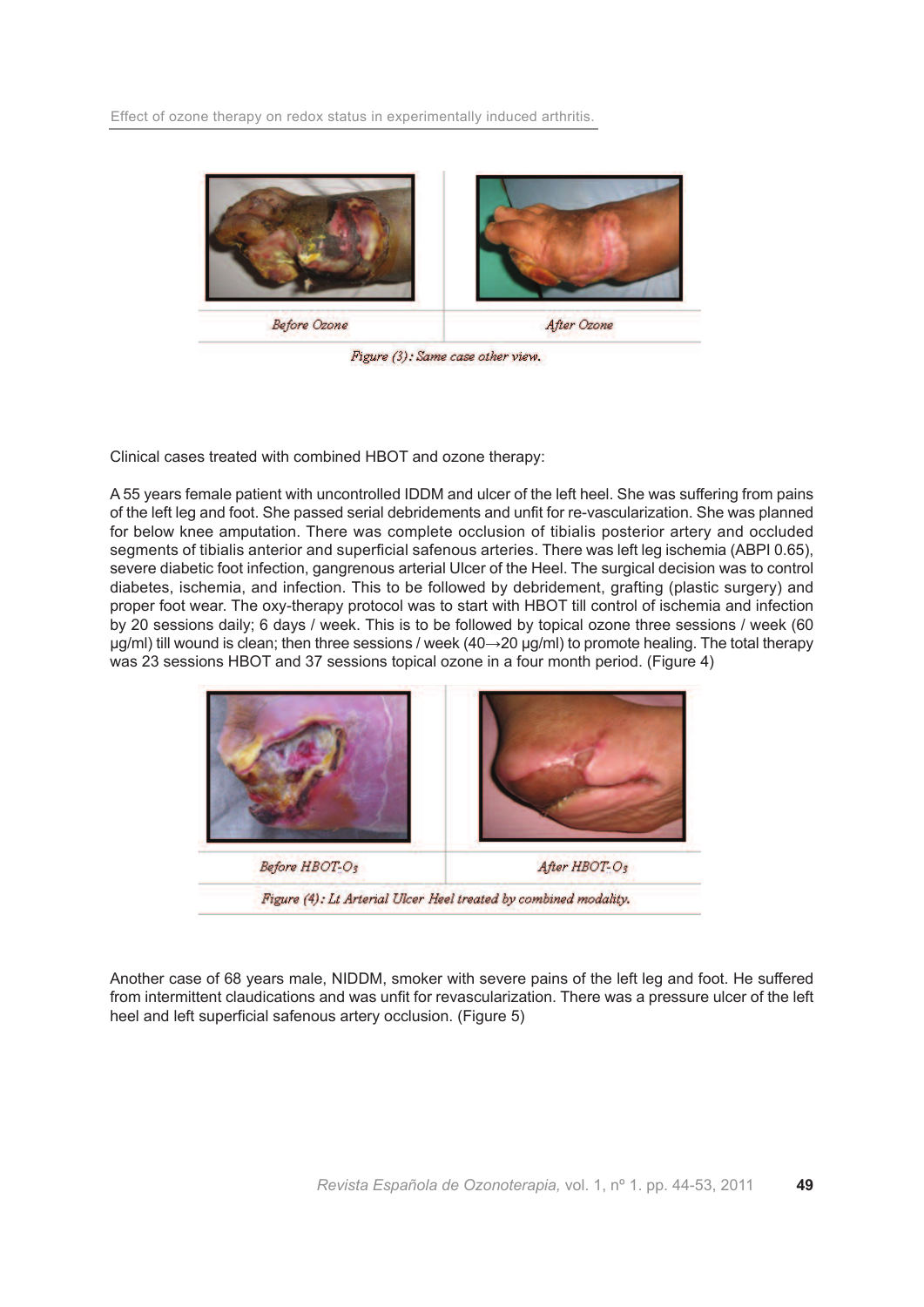

#### Discussion

HBO promotes wound healing by counteracting tissue hypoxia and is a valuable adjunct in management of ischemic, infected, and non-healing wounds. (12) It is generally accepted that correction of woundhypoxia is required to provide enough O2 that would support growth of regenerating tissues. <sup>(14)</sup>

Rationale of HBO for ulcers based on the hypoxia theory has been a matter of controversy, between authors who do not recommend the use of HBOT in venous ulcers; reporting that the role of HBOT seems very limited, and that reported successful cases would heal without the need for HBO, <sup>(15)</sup> or reporting that it is difficult to justify such an expensive, ineffective, complication-prone treatment modality for problem extremity wounds. (16)

Several studies reported favorable results in treating venous ulcers with HBO. (17, 18) Specifically, two Double-Blind, Randomized-controlled studies; the first has significantly demonstrated an improvement in venous stasis ulcers that showed no response to standard wound care. (19) The second concluded that hyperbaric oxygen enhanced the healing of ischemic, non-healing diabetic leg ulcers and may be used as a valuable adjunct to conventional therapy when reconstructive surgery is not possible. (20)

On the other hand, authors supporting its use only in extraordinary circumstances as a useful adjunct in the treatment of some life- or limb-threatening situations where it can be cost effective.<sup>(21)</sup> Also, Jain et al, 2004 reported that HBO will remain an important adjunct to wound healing but its role needs to be redefined $(12)$ 

| <b>HBO</b>                     | Ozone                           |
|--------------------------------|---------------------------------|
| Selected cases (Systemic Only) | Most cases (Topical & Systemic) |
| Expensive                      | Less expensive                  |
| Less patient compliance        | High patient compliance         |
| Claustrophobia                 | No                              |
| Major Side Effects:            | Side effects                    |

#### Clinical comparation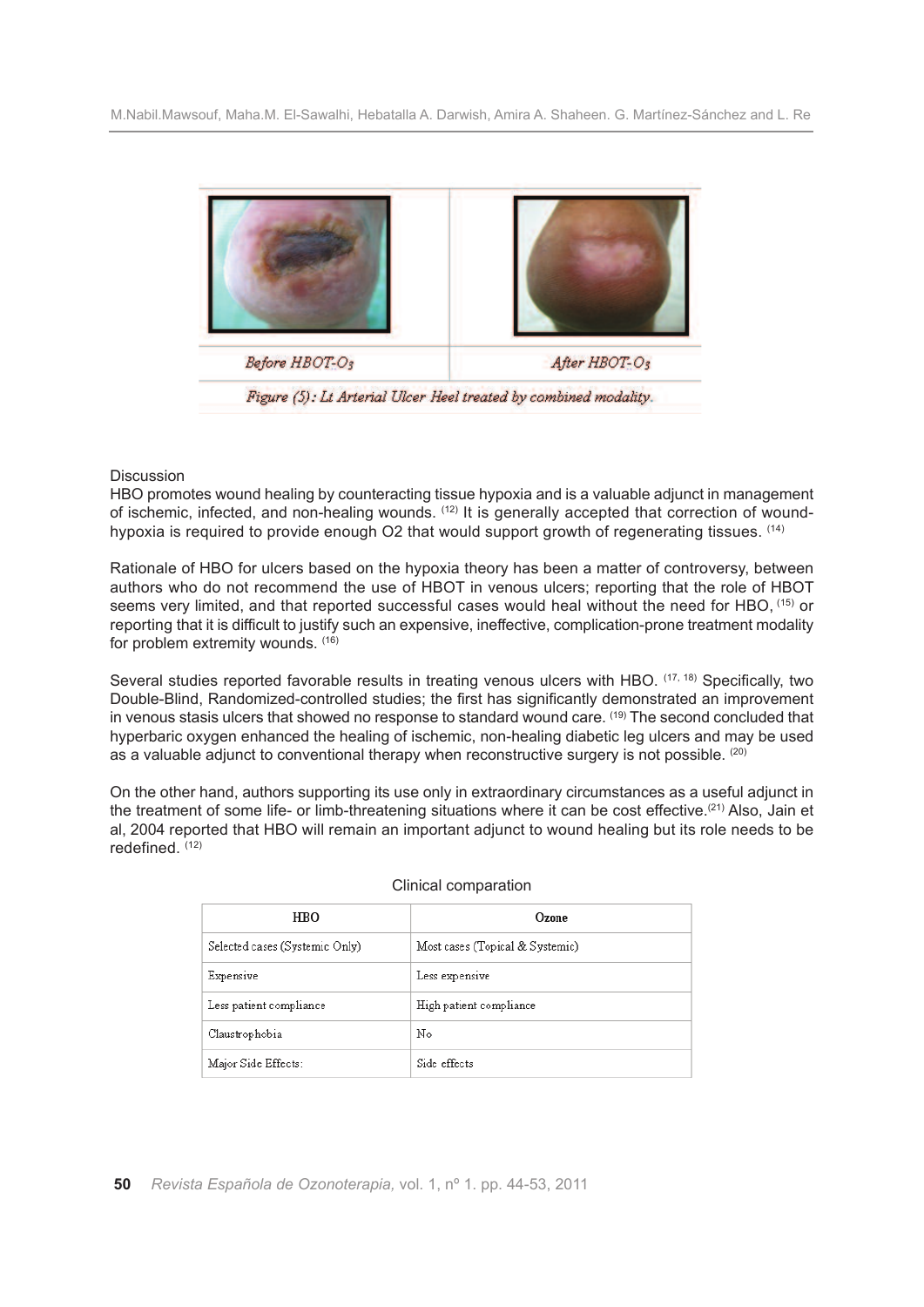Effect of ozone therapy on redox status in experimentally induced arthritis.

| reversible minor skin irritation IF many high conc.   |  |
|-------------------------------------------------------|--|
| sessions                                              |  |
| respiratory irritation IF improper ozone generator is |  |
| used                                                  |  |
| Ease & simple method                                  |  |
| Applicable especially in high risk patients           |  |
| Less contraindications                                |  |
|                                                       |  |

# **Conclusions**

Oxy-Therapy is a beneficial adjuvant therapy that:

- •Accelerates the rate of wound healing,
- •Preserves a functional extremity,
- •Reduces the need for Amputation, and
- •Increases the rate of complete healing of bad ulcers on long-term therapy

## Ozone Therapy:

- **a**-Highly effective treatment of bad healing ulcers
- Improves some systemic disorders present in those patients
- Enhances the sense of wellbeing

## Hyperbaric Oxygen Therapy:

Valuable for treating Selected cases of diabetic foot complications and impaired wound-healing. (Hypoxic)

Combined Modality

More beneficial in Selected cases (Hypoxia, infection, edema) Costly

## **Recommendations**

From this pilot study we conclude that Adjuvant HBO and Ozone Therapy increased healing rates of chronic leg ulcers which did not respond to standard wound care and conventional methods of therapy, even in the presence of significant and severe co morbidities and challenges.

We also support many recommendations that the role of HBOT and Ozone Therapy should be redefined by good randomized controlled studies to improve the level of evidence supporting their use in the management of venous ulcers and the cost effectiveness of its use.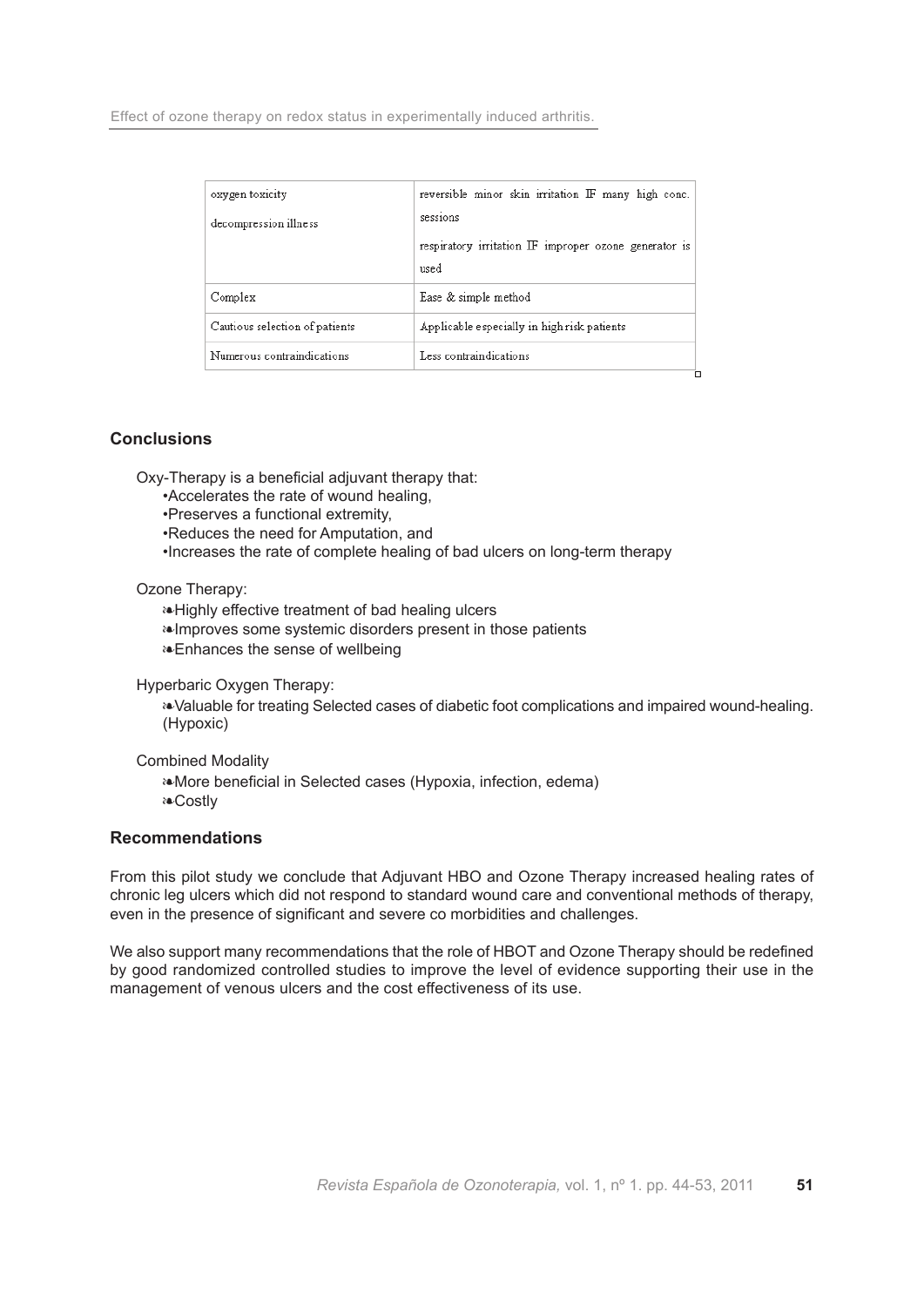#### **References**

1- Wilkinson EA, Hawke CI. Does Oral Zinc Aid the Healing of Chronic Leg Ulcers? A Systematic Literature Review. Arch Dermatol 1998; 134: 1556- 1560.

2- Fife Caroline E, Buyukcakir C, Otto GH, et al (2002): The predictive value of transcutaneous oxygen tension measurement in diabetic lower extrimity ulcers treated with HBOT. Wound Repair and Generation 2002; 10: 198- 207.

3- Bakker DJ (2000): Hyperbaric oxygen therapy and the diabetic foot. Diab Metab Res Rev 2000; 16: S55- S58.

4- Sahni T, Hukku S, Jain M, et al (2004): Recent Advances in Hyperbaric Oxygen Therapy. Medicine Update 2004; 14: 632- 639.

5- Bocci V (1999): Biological and clinical effects of ozone. Has ozone therapy a future in medicine? Br J Biomedical Science 1999; 56: 270- 279.

6- Leon OS, Menendez S, Merino N (1998): Ozone oxidative preconditioning: a protection against cellular damage by free radicals. Mediat Inflamm 1998; 7: 289- 294.

7- Barber Menendez S, Leon OS (1999): Prevention of renal injury after induction of ozone tolerance in rats submitted to warm ischemia. Mediat Inflamm 1999; 8: 37- 42.

8- Peralta C, Leon OS, Xaus C (1999): Protective effect of ozone treatment on the injury associated with hepatic ischemia-reperfusion: antioxidant-prooxidation balance. Free Radic Res 1999; 31: 191- 196.

9- Peralta C, Xaus C, Bartrons R (2000): Effect of ozone treatment on reactive oxygen species and adenosine production during hepatic ischemia-perfusion. Free Radic Res 2000; 33: 595- 605.

10- Martinez-Sanchez G, Al-Dalain SM, Menendez S, et al (2005): Therapeutic efficacy of ozone in patients with diabetic foot. Eur J Pharmacology 2005; 523: 151- 161.

11- Fathi AM, Mawsouf MN: Adjuvant HBO and ozone in diabetic foot and badly healing wounds. In proceedings European Cooperation of Medical Ozone Societies Congress, Baden Baden, Germany, November 2008.

12- Jain KK (ed). HBO Therapy in wound healing, plastic surgery, and dermatology. In: Textbook of Hyperbaric Medicine. Hogrefe & Huber Germany. 2004: 147- 166.

13- Renate Viebahn-Hänsler (ed.): The use of ozone in medicine. 5th English edition, Karl F. Hang Publishers, Heidel berg, Germany, 2007: 44, 60.

14- Gordillo GM, Sen CK. Revisiting the essential role of oxygen in wound healing. The American Journal of Surgery 2003; 186: 259– 263

15- Mathieu D, Linke JC, Wattel F. Non-Healing wounds. In: Mathieu D (ed): Handbook on Hyperbaric Medicine. Springer, The Netherlands. 2006: 400- 427.